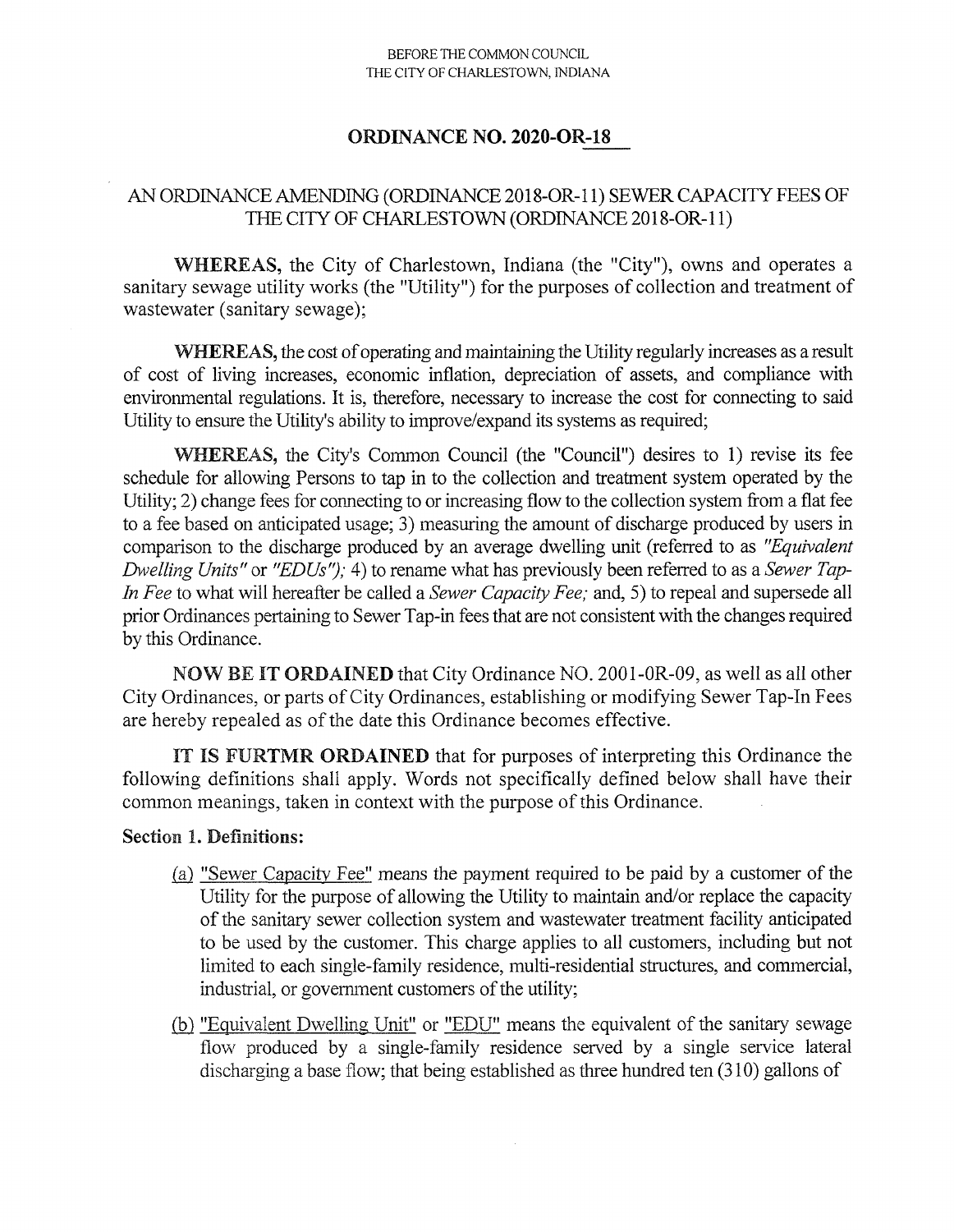wastewater per day.

- {c} "Average Daily Flow" or "ADF" shall have the same definition as defined by 327 lAC 3-6-11, which is the flow rate requirements for collection systems and water pollution treatment/control facilities.
- (d) "Flow Calculation Factor" or "FCF" means the recommended minimum daily sewerage production per occupant unit, per occupant type the same definition as defined in Table 11-1 of 327 lAC 3-6-11.
- (e) "Design Occupant Load" means the number ofPersons that are intended to occupy a building, or portion thereof, at any one (1) time, based on the facility's intended use. The Design Occupant Load shall comply with the most current standards of the *Indiana Building Code,* 675 lAC.
- (f) "Collector Sewer" means a sanitary sewer of minimum eight  $(8)$  inches in diameter which receives sanitary sewage or wastewater from the individual service lateral sewers.
- (g) "Service Lateral Sewer" means the branch from the collector sewerto the residence or equivalent unit for the purposes of conveying sewage or wastewater to the collection system for disposal.
- {h} "Council" means the Common Council of the City of Charlestown, Indiana or any duly authorized officials acting on its behalf
- (i) "City" means the City of Charlestown, Indiana, or representatives acting on its behalf
- 0) "Person" means any Persons or entities, including any individual, firm, company, municipal or private corporation, limited liability company, association, society, institution, enterprise, governmental agency, or other legal entity.
- (k) "Shall" is mandatory; "May" is permissive.

Section 2. Sewer Capacity Fee. Beginning on the effective date of this Ordinance, prior to the issuance of a preliminary plat, final plat, or building permit for any new structure, renovated stmcture, structure that is being used in a different manner, or developments, a sewer Capacity Fee of Twenty-One Hundred Dollars (\$2,100.00 US) per Equivalent Dwelling Unit (EDU) shall be levied against a user connecting to the City's sewage works as follows. Likewise, if a structure is not altered, but will be put to a different use which is anticipated to cause an increase in the wastewater discharge to the Utility, a Sewer Capacity Fee will be required, as described hereafter in this Ordinance:

- (a) Calculation ofEDU.
	- 1. Single Family Residence. A single family residential connection shall equal one- (1) EDU, which is established at three hundred ten gallons per day (310 GPD).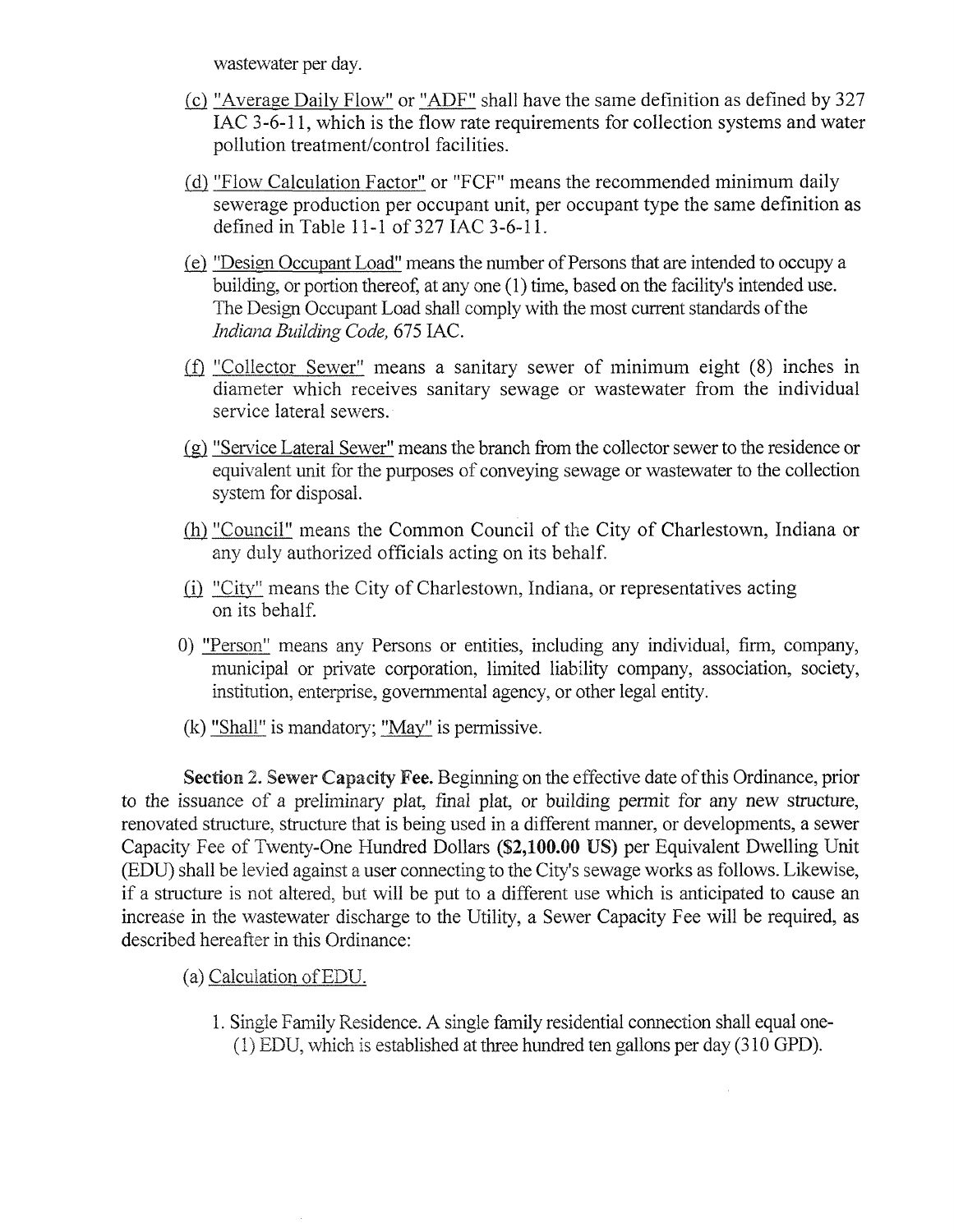- 2. Uses other than single-family residential users. All other Utility customers making new connections or changing the use of the structures served by the Utility shall pay a Sewer Capacity Fee based on the equivalent EDU or, in the case of changes, the anticipated increase in EDUs. The number of equivalent EDUs shall be calculated by dividing the Average Daily Flow (ADF) by three hundred ten gallons per day (310 GPD), as described in Section 2(b) below. The ADF shall be calculated by multiplying the Flow Calculation Factor(s) (FCF) by the Design Occupant Load (see *"ExhibitA",* attached hereto).
- 3. Changes of Use. If the use to which a structure with an existing Utility connection changes, such that the ADF is likely to increase —or does increase the owner is required to pay an additional Sewer Capacity Fee in an amount equal to the difference in ADF between the previous use and the intended (or changed) use, prior to die time that the new use begins. Any Person that intends to change the use of such a structure, or who does change the use of such a structure, shall promptly notify the Utility's billing office, in writing, on a fonn provided by the Utility's billing office, of the intended change of use. Failure to provide such written notice is a violation of this Ordinance.

(b) Calculation of Sewer Capacity Fee. The sewer capacity fee shall be calculated as follows:

Capacity Fee  $=$  Number of EDUs X Twenty-One Hundred Dollars (\$2,100.00 US)

Final determination of Sewer Capacity Fees for structures other than single-family residential structures shall only be made after details of the structure's proposed use. area (footprint) and Design Occupant Load have been determined and submitted to the City for review (also see *"ExhibitA").*

- (c) Installment Payments for Proposed Multi-Structures. The Capacity Fee associated with a new multi-lot or multi-structure development within the Utility's service area may be paid in installments as follows:
	- 1. For proposed developments/projects in which the Person wants to reserve capacity for the entire proposed development/project, the Person shall pay one-sixth  $(1/6<sup>th</sup>)$ ofthe Capacity Fee attributable to the overall project or development at the time of the approval of the preliminary plat or development plan. The Person shall pay another one-sixth  $(1/6<sup>th</sup>)$  of the Capacity Fee upon approval of the final plat or development plan (for a total of one-third  $(1/3<sup>nt</sup>)$  of the total Capacity Fee for the EDUs attributable to the final plat or development plan of the property). The City will, upon such payment, certify capacity for those EDUs included in the final plat or development plant. The Person shall pay the remaining two-thirds  $(2/3^{rd})$  of the Capacity Fee at the time the building permit is applied for and issued for each lot or property contained in the final plat or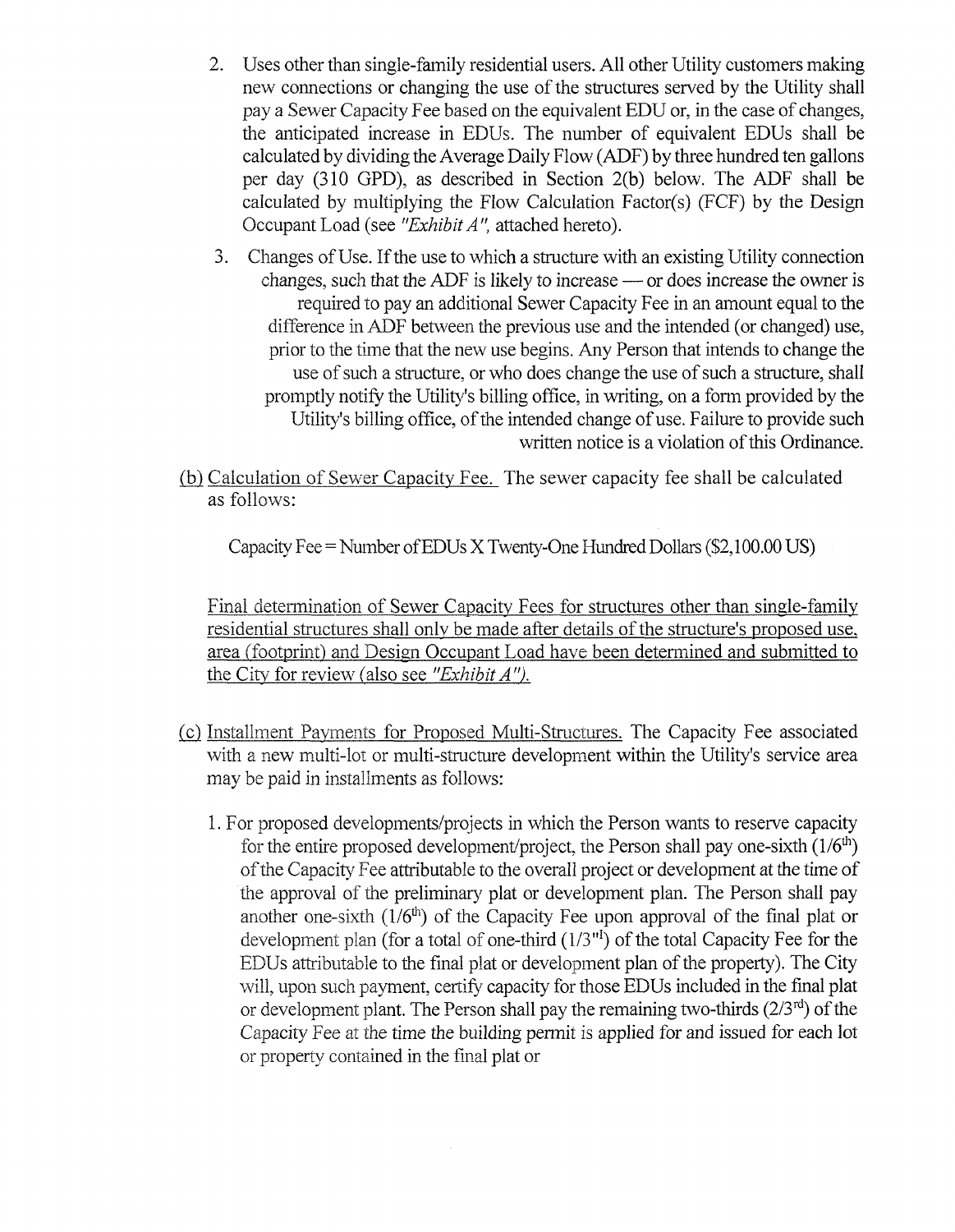development plan.

- 2. For proposed developments/projects in which the Person does not want to reserve capacity, the Person shall pay one-third  $(1/3<sup>rd</sup>)$  of the total Capacity Fee for the EDUs attributable to the final plat or development plan of the property. The City will not certify capacity for the EDUs not included in the final plat but included in the preliminary plat. The Builder shall pay the remaining two-thirds  $(2/3<sup>rd</sup>)$  of the Capacity Fee at the time the building permit is applied for and issued for the property contained in the final plat.
- (d) Previously Approved Projects. Where an individual connection to the sewer system permitted prior to the effective date of this Ordinance is requested, the Person requesting the connection shall pay the entire Capacity Fee at the time the connection permit is requested and the permit is issued.
- (e) Previously Paid Fees. Ifa tap-in fee or capacity fee has previously been paid, that tapin permit shall be honored for a period of ten (10) years from the original date of payment. If not used within that time, the Tap-In permit will expire.
- (D Refunds/Transfers. In all cases, Tap-In Fees and Capacity Fees are nonrefundable and non-transferrable and shall remain with the property or improvement for which it was issued and applied.
- (g) Abandonment. In the event that a structure that has previously tapped into the Utility ceases to produce sanitary sewage flow and pay a usage fee to the Utility for a period of more than six (6) months, before that structure is allowed to discharge sanitary sewage to the Utility the owner of the structure shall pay an additional Sewer Capacity Fee.

Section 3. Sewer Tap Inspection Fee. In addition to the Capacity Fee, a separate *sewer tap inspection fee* of thirty dollars (\$30.00 US) shall be paid by all customers connecting to the City's sewage works, for each tap. The *Sewer Tap Inspection Fee* shall be paid priorto making the lateral connection to the City of Charlestown sanitary sewer facilities.

## Section 4. Sewer Disconnect/Reconnect Fee (Service Charge) \$70.00

When water service is turned off for non-payment of bill, or whenever for any reason beyond the control of the Wastewater Department a re-establishment of service is required by any one customer, this fee will be charged by the Wastewater Department to cover the cost of discontinuance and re-establishment of service. The fee together with any anears due to the Wastewater Department, shall be paid by customer before service will be re-established.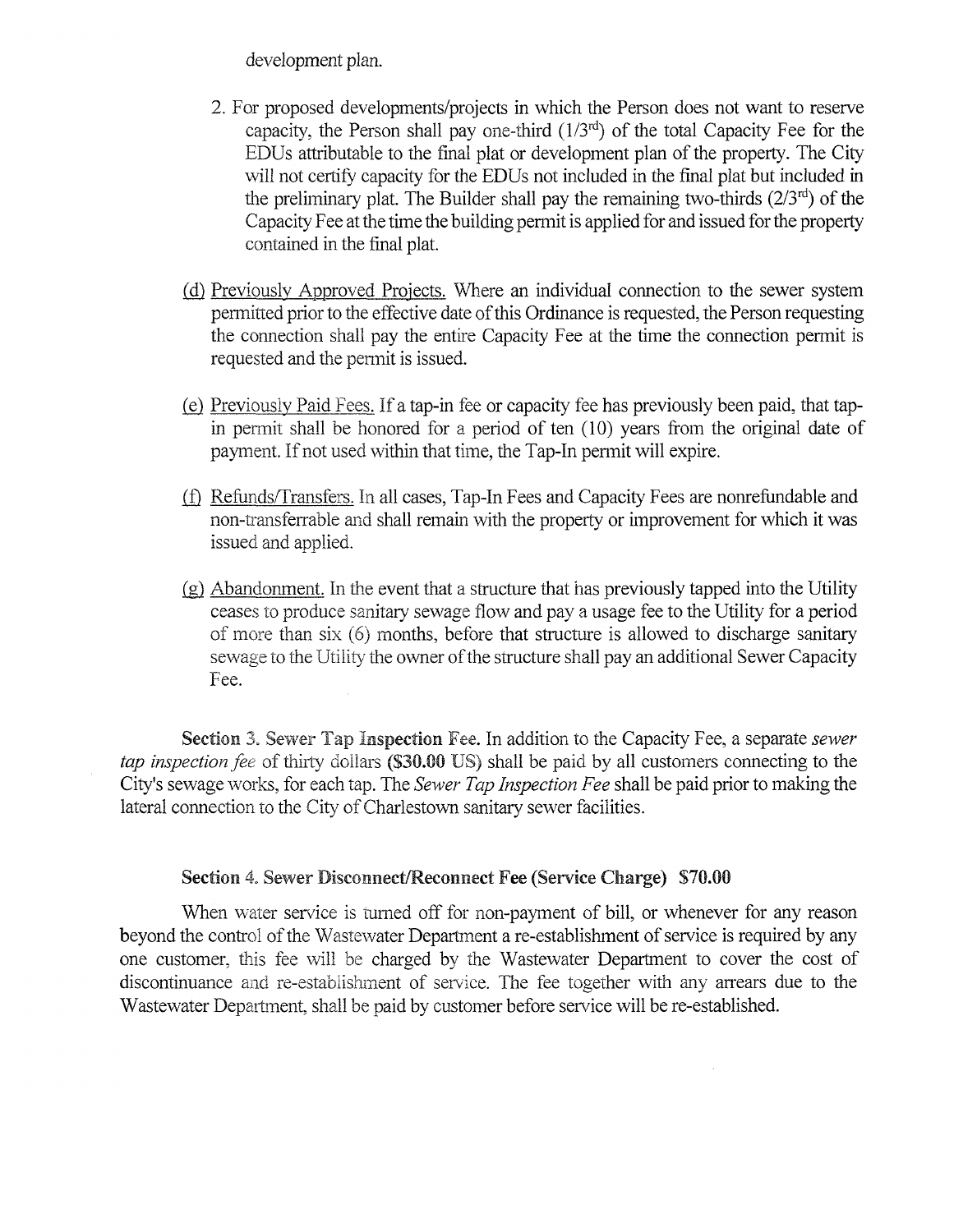Section 5. **Fines for Non-Compliance.** A Person who fails to pay any fee when required by this Ordinance, or that violates any other provision of this Ordinance, shall be subject to fines. The minimum fine for any violation of this Ordinance shall be twenty-five dollars (\$25.00 US), with the maximum fine for a violation of this Ordinance being one thousand five hundred dollars (\$1,500.00 US). Each day a violation continues is considered a separate offense.

Section 6. Severability. Each section and subsection of this Ordinance is deemed to have been adopted separately. If any part of this Ordinance is deemed illegal, including the application of such part or provision to other Persons or circumstances, the remainder of the provisions shall not be affected thereby and shall continue in full force and effect. The Common Council of the City of Charlestown, Indiana hereby declares that it would have passed each section, subsection, subdivision, paragraph, sentence, clause, or phrase hereof irrespective of the fact that any one or more sections, subsections, subdivisions, paragraphs, sentences, clauses, or phrases be held unconstitutional, invalid, or unenforceable.

Section 7. Effective Date. This Ordinance shall be in full force and effect immediately after any required publication.

ALL OF WHICH IS ORDAINED BY THE COMMON COUNCIL OF THE CITY OF CHARLESTOWN ON THE 3rd DAY OF AUGUST, 2020.

In Favor

So Ordained this 3rd day of August, 2020.

ian Hestei

ʻоx

**Bo Hertram** 

Ruthie Jackson

B. J. Steele

In Favor Opposed Abstained In Favor Opposed Abstained In Favor Opposed Abstained In Favor Opposed Abstained

Opposed

Abstained

Treva

Donna Coomer, City Clerk Treasurer

THIS ORDINANCE WAS APPROVED upon this date:

ATTEST: 3-2020

Date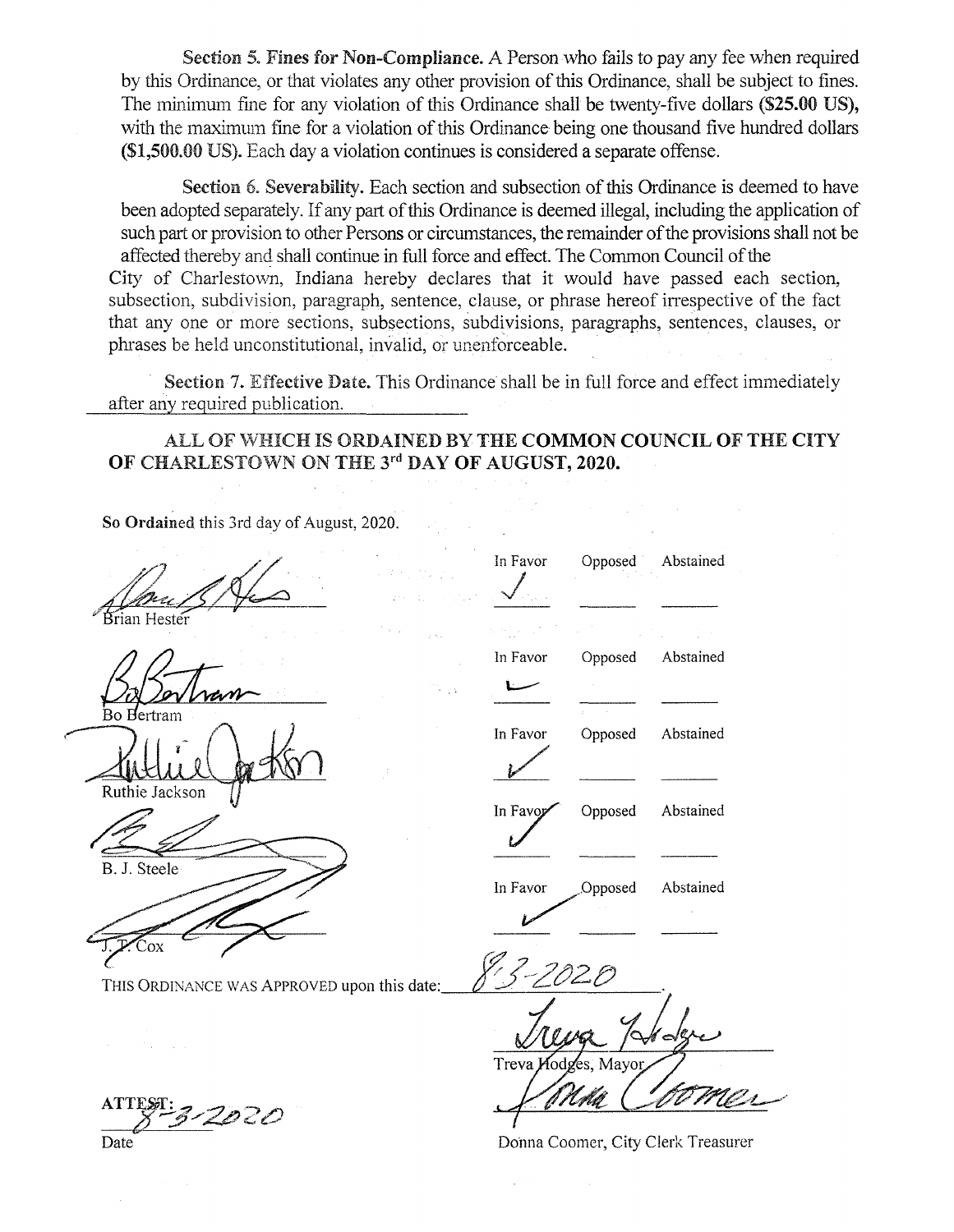# **Exhibit A**

The charge for connections other than single-family residential connections shall be computed by establishing the total gallonage flow rate per day for the connection by dividing the total by 310 GPD (one EDU) and multiplying the quotient by the amount of the residential sewer connection. gpd/sf shall mean gallon per day per square foot as noted below.

| <b>TYPE OF FACILITY</b>                               | <b>FLOW</b>    |
|-------------------------------------------------------|----------------|
| Airports (Per employee)                               | 20 gpd         |
| Institutions-Nursing Homes, Hospitals, etc. (per bed) | 200 gpd        |
| Schools (without gym and showers) per student         | 15 gpd         |
| Schools (with gym and shower) per student             | 25 gpd         |
| Camps                                                 |                |
| <b>Per Toilet</b><br>٠                                | 400 gpd        |
| <b>Showers</b><br>$\bullet$                           | 300 gpd        |
| <b>Washing Facilities</b><br>$\bullet$                | 5 gpd          |
| Mobile Home Parks (per space                          | 310 gpd        |
| Motels and Hotels - per room                          | 100 gpd        |
| Restaurants, Cafeterias, etc. - per square foot       | 0.35 gpd       |
| <b>Bars, Cocktail Lounges</b>                         | 0.35 gpd       |
| Manufacturing                                         |                |
| 0-4,999 square feet                                   | $0.20$ gpd/sf  |
| Add to Base 5,000 square feet                         |                |
| 5,000-24,999 square feet<br>$\bullet$                 | $0.50$ gpd/sf  |
| 25,000-99,999 square feet<br>$\bullet$                | $0.015$ gpd/sf |
| 100,000-499,999 square feet<br>۰                      | 0.0125 gpd/sf  |
| 500,000 - 999,999 square feet<br>٠                    | $0.01$ gpd/sf  |
| Doctor's Office                                       |                |
| Doctors/Nurses<br>٠                                   | 75 gpd         |
| <b>Support Staff</b><br>۰                             | 20 gpd         |
| Warehousing                                           |                |
| 0-4,999 square feet                                   | $0.1$ gpd/sf   |
| Add to Base 5,000 square feet                         |                |
| 5,000-9,999 square feet<br>۰                          | $0.05$ gpd/sf  |
| 10,000-24,999 square feet<br>$\bullet$                | $0.015$ gpd/sf |
| 25,000-99,999 square feet<br>$\bullet$                | 0.0125 gpd/sf  |
| 100,000-499,999 square feet<br>۰                      | $0.01$ gpd/sf  |
| 500,000-999,999 square feet<br>۰                      | 0.0005 gpd/sf  |
| <b>Offices</b>                                        |                |
| 0-4,999 square feet                                   | $0.3$ gpd/sf   |
| Add to Base 5,000 square feet                         |                |
| 5,000-9,999 square feet<br>٠                          | $0.25$ gpd/sf  |
| 10,000 and over<br>$\bullet$                          | $0.2$ gpd/sf   |
| <b>Banks and Financial Institutions</b>               | $0.3$ gpd/sf   |
| Theaters, Drive-ins - per parking ramp                | 7 gpd          |